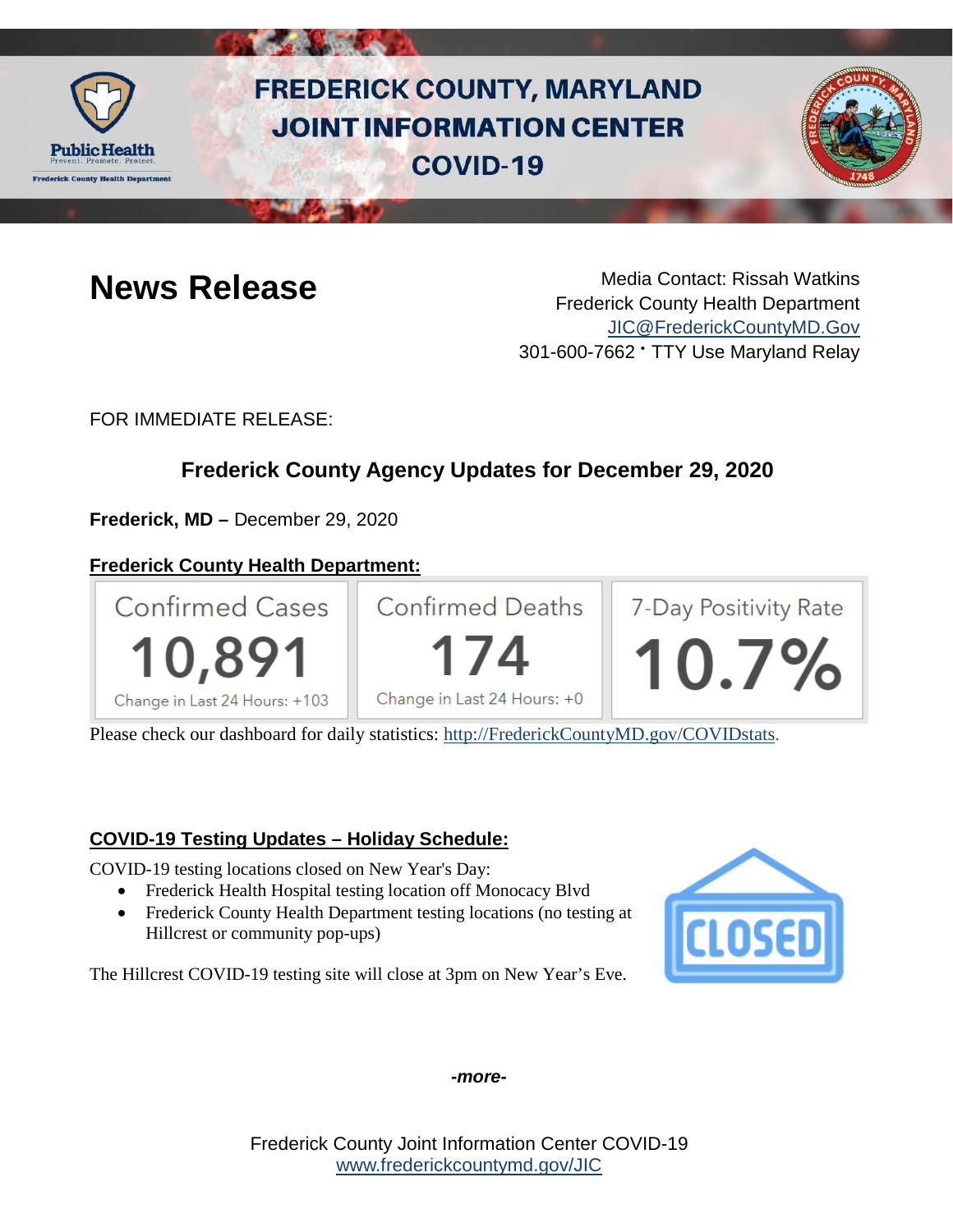

#### **Page 2/JIC**

#### **Update on COVID-19 Vaccine:**

*Current Phase:* We are currently working on vaccinating people in Phase 1A, which includes health care workers, long term care residents and staff, and first responders.

Vaccine is currently available in limited amounts. We will keep the Frederick County community informed as we're ready to vaccinate more groups and will share instructions when we have them. Updates will be shared through our [JIC updates,](https://www.frederickcountymd.gov/8076/COVID-19-Joint-Information-Center) on [our website,](https://health.frederickcountymd.gov/614/Novel-Coronavirus-COVID-19) and [Facebook.](https://urldefense.com/v3/__https:/www.facebook.com/fchealthdept__;!!I2-OFBIJoQBJqqeup9g!TPJQLgS638SHifQz3g3a9MP-lN98u5RiRVhSL45v9PLr_9FrcLs7TPif1oopxbXBNvKVUTj3LzU$)



*Update for Healthcare providers in Frederick County:* In an effort to further plan for Phase 1 of our COVID-19 vaccination campaign, we would like to gather some information about your practice to assist in our planning to support and protect the health system. We are learning new details about COVID-19 vaccine distribution daily, causing our plans to change often so it is crucial that we maintain clear lines of communication. Healthcare providers, please complete [this short survey](https://www.surveymonkey.com/r/HNK53YQ) to assist our planning.

Healthcare providers should continue to participate in the regularly scheduled provider calls hosted by the Frederick County Health Department to receive updates. If a healthcare provider is not getting the updates about the provider calls, please email [rwatkins@Frederickcountymd.gov](mailto:rwatkins@Frederickcountymd.gov) with your specialty, practice name, and contact information to be added to our distribution list.

#### **Maryland Courts:**

Chief Judge Barbera has extended the current Phase II of the five-phased Maryland Judiciary Reopening Plan until March 14, 2021. Jury trials in Maryland have been suspended until at least April 23, 2021. The latest order limits matters to be heard in person and encourages use of remote technology. Clerks offices remain open for emergencies and by appointment. For more information on the latest order from Chief Judge Barbera, visit **[COVID-19 Administrative Orders | Maryland](https://www.courts.state.md.us/coronavirusorders)  [Courts \(state.md.us\).](https://www.courts.state.md.us/coronavirusorders)** The State's Attorney's Office remains open to the public by appointment only. For more information, please call 301-600-1523.

## **Maryland Office of People's Counsel:**

Office of People's Counsel (OPC) strongly encourages anyone who may be eligible for the [Office of](https://dhs.maryland.gov/office-of-home-energy-programs/)  [Home Energy Programs](https://dhs.maryland.gov/office-of-home-energy-programs/) (OHEP) to apply now and not wait for a turn-off notice.

There are a few ways you can apply:

- 1. [Go online and apply](https://mydhrbenefits.dhr.state.md.us/dashboardClient/#/home)
- 2. Call the DHS call center at 1-800-332-6347 and request an application be mailed to you. The call center has recently extended their hours. Monday-Friday 8AM-8PM and Saturday 9AM-4PM.
- 3. Contact your [local OHEP](https://dhs.maryland.gov/office-of-home-energy-programs/local-home-energy-program-office/) office to request an application be mailed to you. Some offices will allow clients to schedule an appointment or come to the office to pick up an application. Call your local office for information on available services.

#### *-more-*

Frederick County Joint Information Center COVID-19 [www.frederickcountymd.gov/JIC](https://frederickcountymd.gov/JIC)